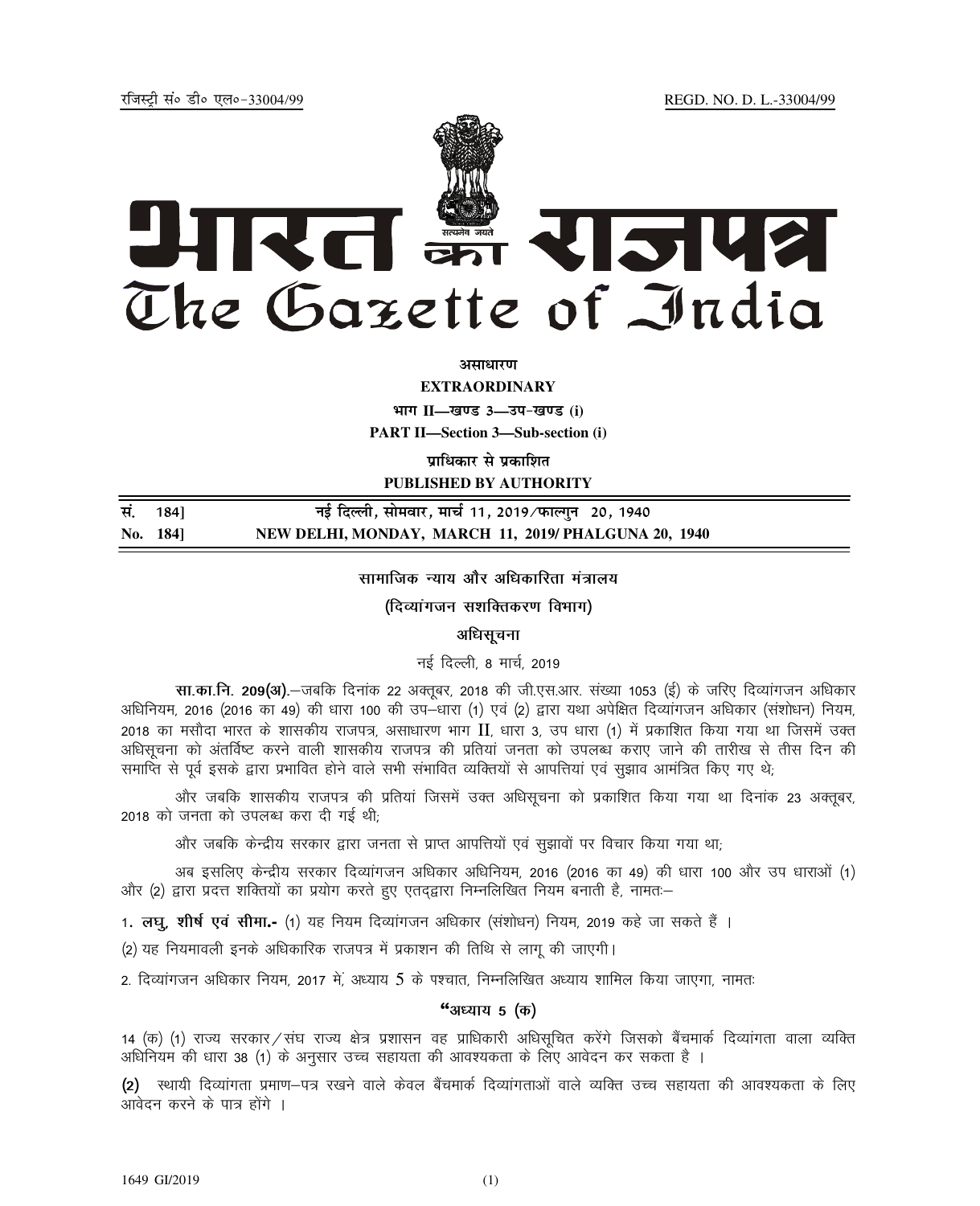(3) राज्य सरकारें निम्नलिखित को शामिल करते हुए बैंचमार्क दिव्यांगजनों की संख्या के आधार पर जिला अथवा खण्ड स्तर पर निर्धारण बोर्ड का गठन करेंगी :-

- (क) जिला मुख्य चिकित्सा अधिकारी अथवा सिविल सर्जन अथवा चिकित्सा अधीक्षक अध्यक्ष
- (ख) जिला समाज कल्याण अधिकारी सदस्य  $\sim$
- पांच पुनर्वास विशेषज्ञ [शारीरिक चिकित्सा और पुनर्वास अथवा हड्डी विशेषज्ञ, कान—नाक—गला विशेषज्ञ, नेत्र<br>विशेषज्ञ, सामान्य चिकित्सक (यदि प्रार्थी 18 वर्ष का है अथवा उससे ज्यादा है) अथवा बाल चिकित्सक (यदि प्रार्थी  $(\pi)$ 18 वर्ष से कम है), मनोचिकित्सक ] – सदस्य
- $(\overline{v})$ ऑक्यूपेशनल थेरेपिस्ट अथवा वाक् थेरेपिस्ट अथवा नैदानिक मनोवैज्ञानिक अथवा फिजियोथैरेपिस्ट (आवश्यकतानुसार) – सदस्य
- (ভ.) कोई अन्य विशेषज्ञ, जिसे अध्यक्ष उपयुक्त समझे – सदस्य

उप-नियम (1) में अंकित अधिसूचित प्राधिकारी मूल्यांकन हेतू प्रत्येक मामला उसका / उसकी उच्च सहायता आवश्यकता  $(4)$ के लिए निर्धारण बोर्ड को भेजेगा ।

निर्धारण बोर्ड उच्च सहायता आवश्यकता वाले प्रार्थी को मूल्यांकन के लिए आमंत्रित करेगा और यदि आवश्यक हो, तो  $(5)$ नैदानिक निर्धारण कर सकता है ।

निर्धारण बोर्ड छह मापदंडों के आधार पर प्रार्थी का मूल्यांकन करेगा और निम्नांकित 100 बिन्दु ग्रेडिड अधिभार के आधार  $(6)$ पर अंकों का निर्धारण करेगा:-

| मापदंड                                             |                                             | अधिभार       |
|----------------------------------------------------|---------------------------------------------|--------------|
| (क) शारीरिक दिव्यांगता की गंभीरता                  | (क) $40\% - 59\%$                           | 15           |
|                                                    | (ख) 60% - 79%                               | 20           |
| (अधिकतम अधिभार - 25)                               | $(\pi)$ 80% - 100%                          | 25           |
| (ख) मानसिक ⁄ विकासात्मक दिव्यांगता की गंभीरता      | $(\overline{\sigma})$ 40% - 59%             | 15           |
| (जो किसी सूचित निर्णय के लिए व्यक्ति को            | (ख) 60% - 79%                               | 20           |
| प्रतिबंधित करती है)                                | (可) $80\% - 100\%$                          | 25           |
| (अधिकतम अधिभार $-25$ )                             |                                             |              |
| (ग) व्यक्ति की दैनिक गतिविधियों में किस हद तक      | (1) स्नान, मंजन, कंघी करना, कपड़े पहनना ।   | 10           |
| बाधा आती है                                        | (2) शौचालय स्वच्छता (शौचालय जाना, स्वयं हाथ |              |
|                                                    | धोना, बैकअप आदि प्राप्त करना)               | 10           |
|                                                    | (3) कार्यात्मक गतिशीलता                     |              |
| (अधिकतम अधिभार 35)                                 | (कार्य करने की क्षमता, बिस्तर पर लेटना और   | 10           |
|                                                    | उठना, कुर्सी पर बैठना और उठना, क्रियाकलापों |              |
|                                                    | के दौरान एक स्थान से दूसरे स्थान पर जाना ।  |              |
|                                                    | (4) अपने हाथ से भोजन करना                   | 05           |
|                                                    | (खाना बनाना शामिल नहीं है)                  |              |
| (घ) संज्ञानात्मक क्षमताएं जैसे यातायात, संभार,     |                                             |              |
| गैजेटस के इस्तेमाल में सुरक्षा उपाय सम्भंदित       |                                             |              |
| सावधानी बरतना, गुम न होने की क्षमता ।              |                                             | 05           |
| (अधिकतम अधिभार $-5$ )                              |                                             |              |
| (ड.)  वातावरण बाधाएं जैसे स्वास्थ्य देखभाल केन्द्र |                                             |              |
| अथवा पुनर्वास सहायता प्रणाली अथवा स्वास्थ्य        |                                             |              |
| आवश्यकताओं की पूर्ति तक पहुंच ।                    |                                             | 05           |
| (अधिकतम अधिभार $-5$ )                              |                                             |              |
| (च)   सामाजिक–आर्थिक स्थिति                        | गरीबी रेखा से ऊपर                           | $\mathbf{0}$ |
|                                                    |                                             |              |
| (अधिकतम अधिभार – 5)                                | गरीबी रेखा से नीचे                          | 05           |
| योग                                                |                                             | 100          |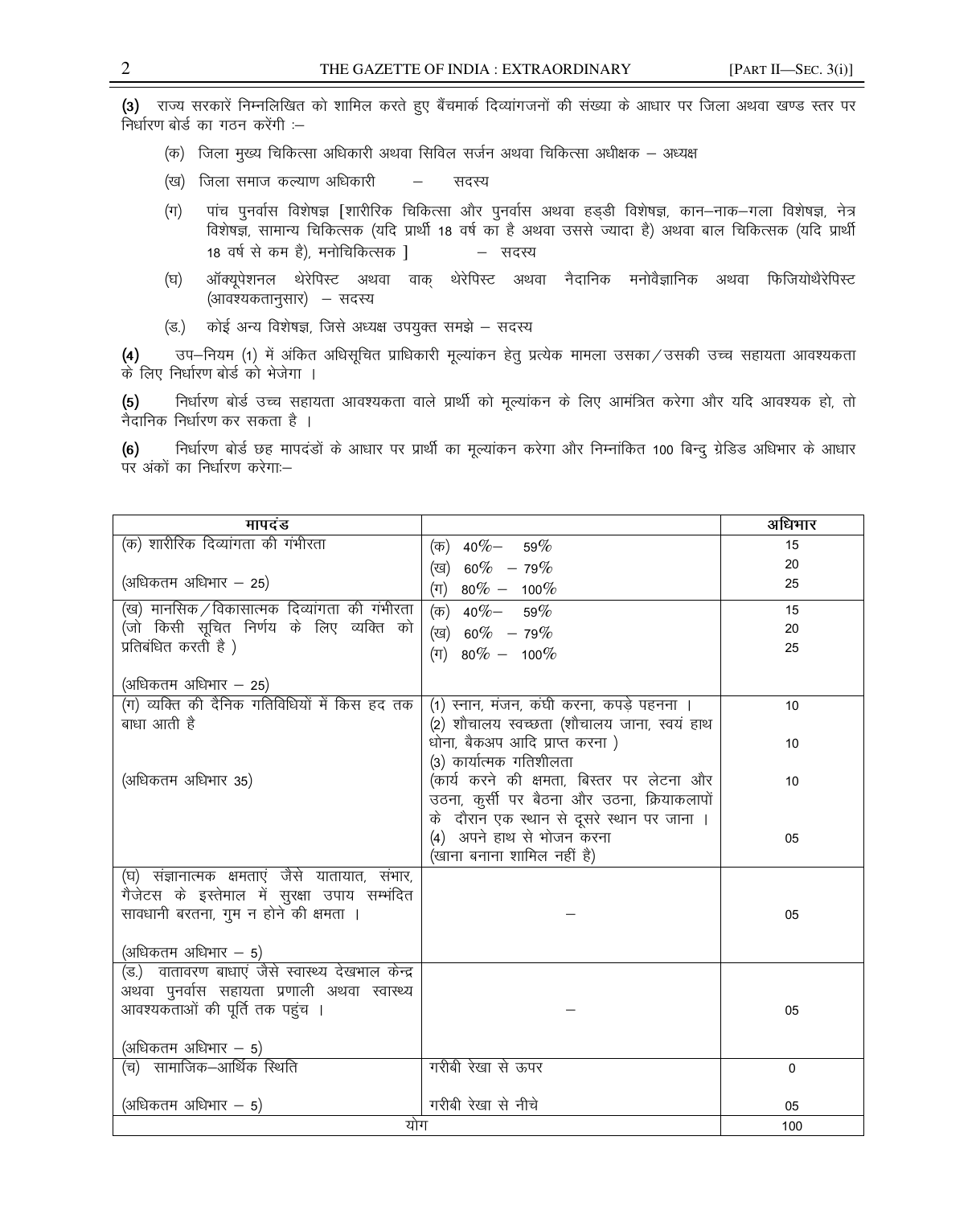निर्धारण बोर्ड उप–नियम (6)) में अंकित 100 अंकों में से 60 अंक पाने वाले किसी भी बैंचमार्क दिव्यांगजन को अधिक  $(7)$ सहायता आवश्यकता के लिए सिफारिश कर सकता है।

निर्धारण बोर्ड अधिसचित प्राधिकारी को मल्यांकन के लिए कथित प्राधिकारी से प्राप्त अनरोध की तारीख से 90 दिनों की  $(8)$ .<br>अवधि में अपनी सिफारिश जमा करेगा ।

राज्य सरकार ⁄ संघ राज्य क्षेत्र ऐसे बैंचमार्क दिव्यांगजनों को अधिक सहायता प्रदान करने के लिए समर्पित योजनाएं  $\left(9\right)$ विकसित कर सकते हैं ।

में अंकित किए अनुसार अधिसूचित प्राधिकारी राज्य सरकार अथवा संघ राज्य प्रशासन की  $(10)$ उप—नियम (1) योजनाओं / कार्यक्रमों को ध्यान में रखते हुए, जो भी मामला हो, निर्धारण बोर्ड की सिफारिशों के आधार पर आवेदनों पर उच्च सहायता की आवश्यकता के लिए विचार करेंगे ।"

> [फा. सं. 16-16 / 2017-डीडी-III] डौली चक्रबर्ती, संयुक्त सचिव

#### MINISTRY OF SOCIAL JUSTICE AND EMPOWERMENT

### (Department of Empowerment of Persons with Disabilities)

### **NOTIFICATION**

New Delhi, the 8th March, 2019

G.S.R.209(E).—Whereas a draft of certain rules to amend the Rights of Persons with Disabilities Rules, 2017 was published as required by sub-sections (1) and (2) of section 100 of the Rights of Persons with Disabilities Act, 2016 (49 of 2016) in the Gazette of India, Extraordinary, Part-II, Section 3, Sub-section (i) vide number G.S.R. 1053(E), dated the 22<sup>nd</sup> October, 2018 inviting objections and suggestions from all persons likely to be affected thereby, before the expiry of thirty days from the day on which the copies of the Official Gazette containing the said notification was made available to the public;

And whereas the copies of the Official Gazette in which the said notification was published were made available to the public on the  $23<sup>rd</sup>$  October, 2018:

And whereas the objections and suggestions received from the public were considered by the Central Government:

Now, therefore, in exercise of powers conferred by sub-sections (1) and (2) of section 100 of the Rights of Persons with Disabilities Act, 2016 (49 of 2016), the Central Government hereby makes the following rules, to amend the Rights of Persons with Disabilities Rules, 2017, namely:-

1. Short title and extent. (1) These rules may be called the Rights of Persons with Disabilities (Amendment) Rules, 2019.

(2) They shall come into force on the date of their publication in the Official Gazette.

2. In the Rights of Persons with Disabilities Rules, 2017, after Chapter V, the following Chapter shall be inserted, namely:-

# "CHAPTER VA

14A. (1) The State Governments or Union Territory Administrations shall notify the authority to whom a person with benchmark disability can apply for the high support requirement as per sub-section (1) of Section 38 of the Act.

(2) Only the persons with benchmark disabilities having permanent certificate of disability shall be eligible for applying for high support requirement.

(3) The State Governments shall constitute Assessment Board at the District level or Division level based on the number of persons with benchmark disabilities comprising the following:-

(a) District Chief Medical Officer or Civil Surgeon or Medical Superintendent...............................Chairperson;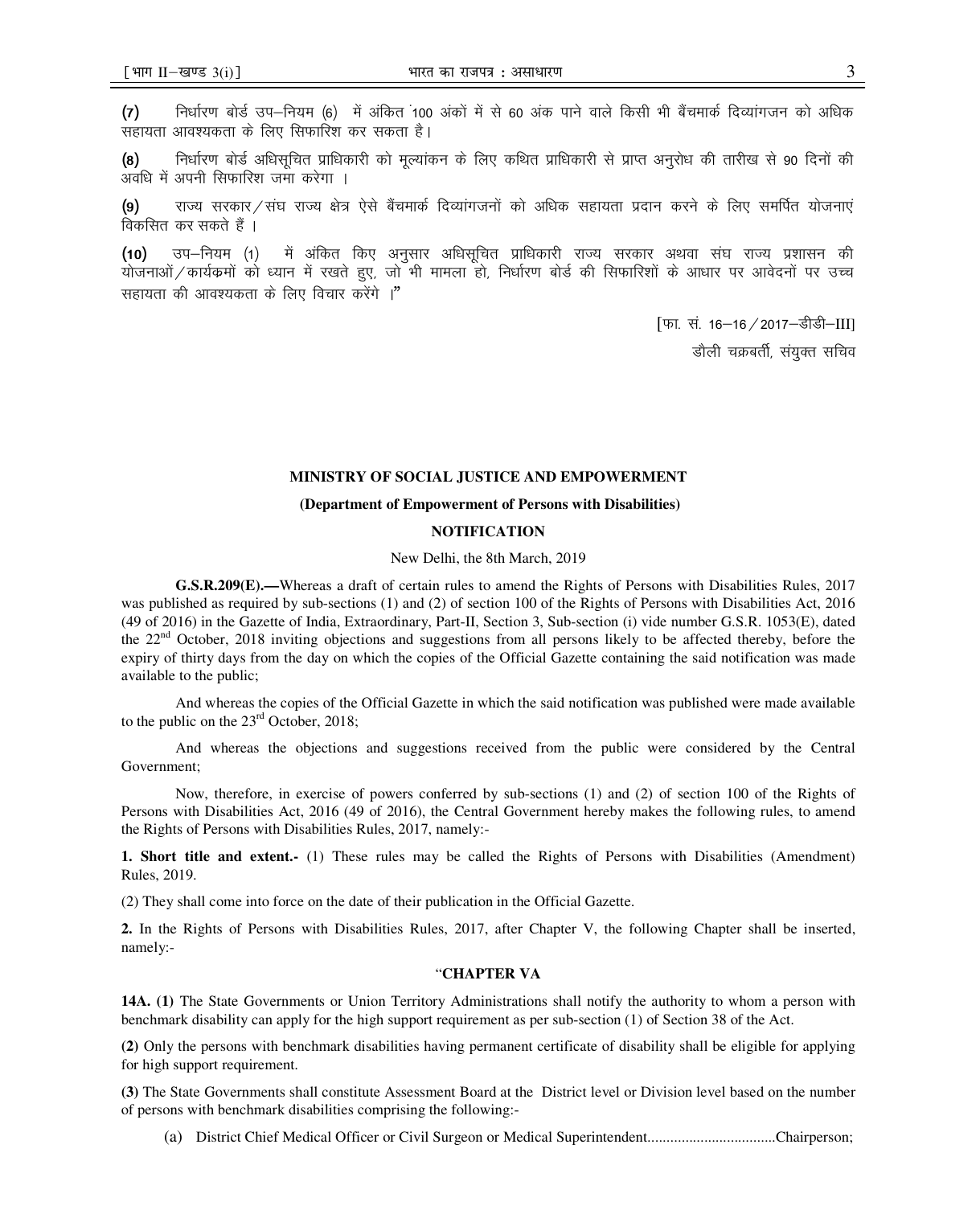- (b) District Social Welfare Officer……………………Member;
- (c) Five rehabilitation specialists [Physical Medicine and Rehabilitation or Orthopaedic specialist, ENT specialist, Ophthalmologist, General Physician (if the applicant is 18 years or above) or Pediatrician (if the applicant is less than 18 years), Psychiatrist]…………Members;
- (d) Occupational therapist or speech therapist or Clinical Psychologist or Physiotherapist (as per requirement)………………Member;
- (e) Any other expert as the Chairperson deems appropriate……….Member.

**(4)** The authority notified under sub-rule (1) shall refer every case to the Assessment Board for assessment of applicant's high support requirement.

**(5)** The Assessment Board shall invite the applicant of high support requirements for assessment and may, if necessary, seek clinical assessment.

**(6)** The Assessment Board shall assess the applicant on the basis of the six parameters (a) to (f) and assign scores on the basis of the 100 point graded weightage indicated below:-

| <b>Parameters</b>                                                                                                        |                                                                                                                                                                    | Weightage |
|--------------------------------------------------------------------------------------------------------------------------|--------------------------------------------------------------------------------------------------------------------------------------------------------------------|-----------|
| (a) Severity of physical disability                                                                                      | 40% - 59%<br>(a)                                                                                                                                                   | 15        |
|                                                                                                                          | $60\%$ - 79%<br>(b)                                                                                                                                                | 20        |
| (Max. weightage $-25$ )                                                                                                  | $80\% - 100\%$<br>(c)                                                                                                                                              | 25        |
| (b) Severity of mental/developmental disability                                                                          | 40% - 59%<br>(a)                                                                                                                                                   | 15        |
| (which restricts the person to take any<br>informed decision)                                                            | (b) $60\% - 79\%$                                                                                                                                                  | 20        |
| (Max. weightage $-25$ )                                                                                                  | $80\% - 100\%$<br>(c)                                                                                                                                              | 25        |
| (c) The extent to which daily activities in a<br>person is hampered                                                      | (i)<br>Bathing,<br>Brushing,<br>combing,<br>Dressing                                                                                                               | 10        |
| (Max. weightage $-35$ )                                                                                                  | Toilet hygiene (getting to the toilet,<br>(ii)<br>cleaning oneself, getting backup etc)                                                                            | 10        |
|                                                                                                                          | (iii) Functional mobility (ability to work,<br>get in and out of bed, get in and out<br>of a chair, moving from one place to<br>other while performing activities) | 10        |
|                                                                                                                          | (iv) Self-feeding (not including cooking)                                                                                                                          | 5         |
| (d) Cognitive Abilities like ability to take safety<br>measures to use transport, logistics, gadgets,<br>not to get lost |                                                                                                                                                                    | 5         |
| (Max. weightage $-5$ )                                                                                                   |                                                                                                                                                                    |           |
| (e) Environmental Barriers like access to health<br>care or support systems for rehabilitation or<br>health needs        | $\overline{\phantom{a}}$                                                                                                                                           | 5         |
| (Max. weightage $-5$ )                                                                                                   |                                                                                                                                                                    |           |
| (f) Socio-economic status                                                                                                | <b>APL</b>                                                                                                                                                         | $\Omega$  |
| (Max. weightage $-5$ )                                                                                                   | <b>BPL</b>                                                                                                                                                         | 5         |
| Total                                                                                                                    |                                                                                                                                                                    | 100       |

**(7)** Any person with benchmark disability with a score 60 out of 100 point mentioned in sub-rule (6) may be recommended by the Assessment Board for high support needs.